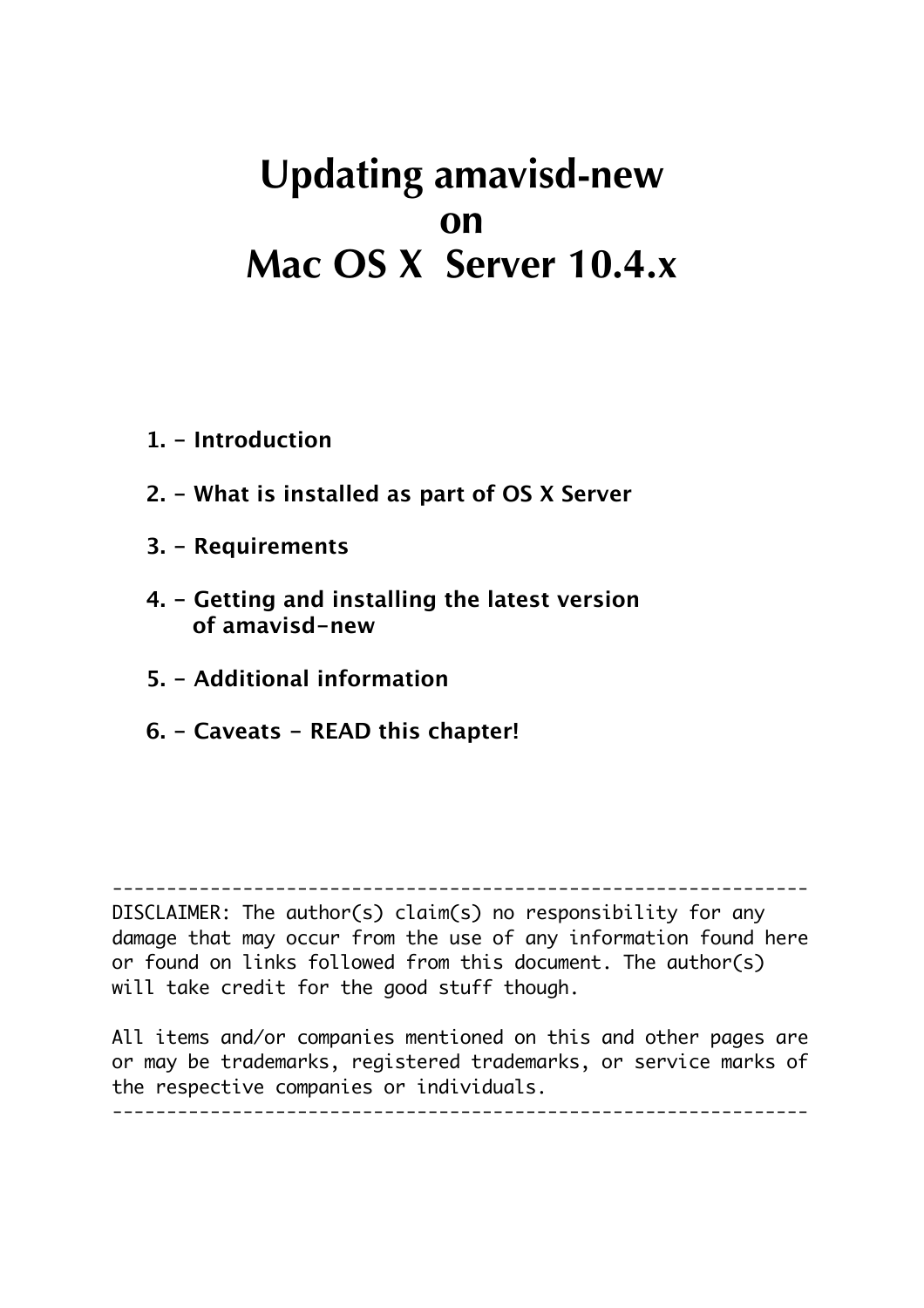#### **1. - Introduction**

The purpose of this document is to provide instructions on how to update the version of amavisd-new included with Mac OS X 10.4.x Server. DO NOT USE this document to update amavisd-new on 10.5.x Leopard Server. You can download a separate tutorial available for 10.5.x.

This document will guide you through updating to the latest stable version of amavisd-new without breaking Server Admin functionality.

Although the Apple included version of amavisd-new is suitable for most users, there are situations where one might need to update. A common reason is to take advantage of the latest filtering techniques and security fixes.

This document will require you to use the command line. If you do not feel comfortable with using the command line, you should look for a ready made installer package or for somebody to assist you.

This document is written for Mac OS X Server 10.4.x. There is a version for Mac OS X Server  $> = 10.5.3$  available as well.

DISCLAIMER: Whatever you do based on this document, you do it at your own risk! Just in case you haven't understood: Whatever you do based on this document, you do it at your own risk!

This tutorial has been tested on a standard Mac OS X 10.4.x Server installation. If you have already tinkered with your system, be aware that things might differ. It is impossible for me to foresee all changes that one might have applied to a server.

This tutorial contains step-by-step instructions for the terminal. Although you could just type them line by line, it is recommended you have a basic understanding of the terminal.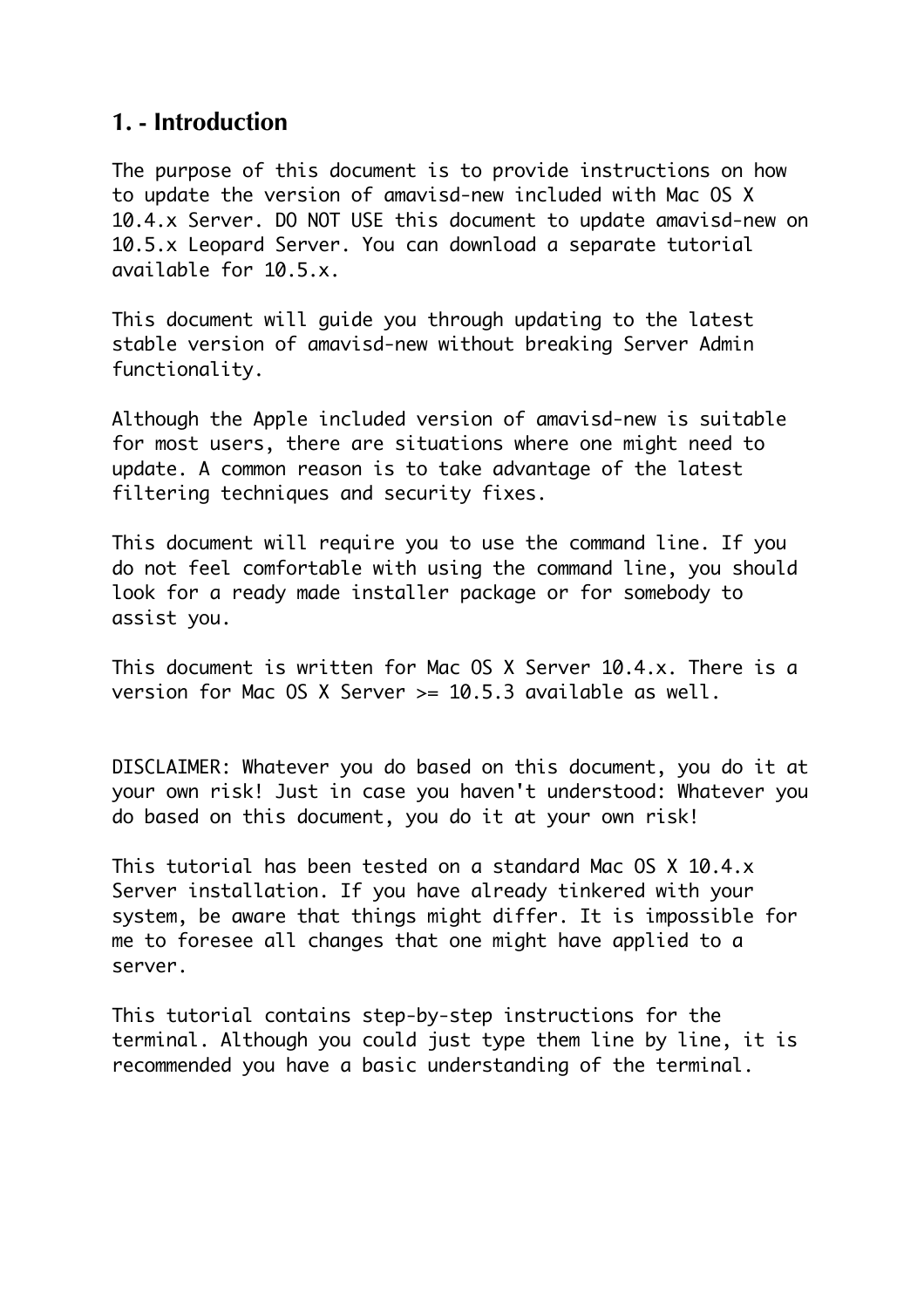# **2. - What is installed as part of OS X Server**

In order to better understand the process it is useful to have a basic knowledge of the basic installation.

As of 10.4.x and the latest security updates, Apple includes amavisd-new 2.2.x with its server operating system. This can be safely updated to the latest stable version of amavisd-new 2.6.x

## **3. - Requirements**

Before you get started, you need to make sure some basic requirements are met:

- You have made a backup of your system.
- You have the latest version of Apple's Developer Tools (Xcode 2.4 or higher for 10.4.x) installed. Dev Tools are available on your Server DVD and as a free download from Apple's Developer Connection.
- You do have a backup
- You are running Mac OS X Server 10.4.x
- You have not manually updated anything related to amavisd-new so far (if you have, you must know how to adapt these instructions to the changes you made).
- Not a requirement, but it is recommended you subscribe to our newsletter(s) to be informed when updated versions of this tutorial become available: http://osx.topicdesk.com/newsletter/

## **4. - Getting and installing the latest version of amavisd-new**

This chapter will guide you through replacing your current version of amavisd-new with the latest stable version available. It will update amavisd-new to the latest content filtering functionality. It will also give you the peace of mind to have the latest version with the most recent security fixes. Please be aware that instructions apply only to the 2.6.x branch of amavisd-new. Although the instructions may work with earlier releases, you could run into certain compatibility issues with some Perl modules.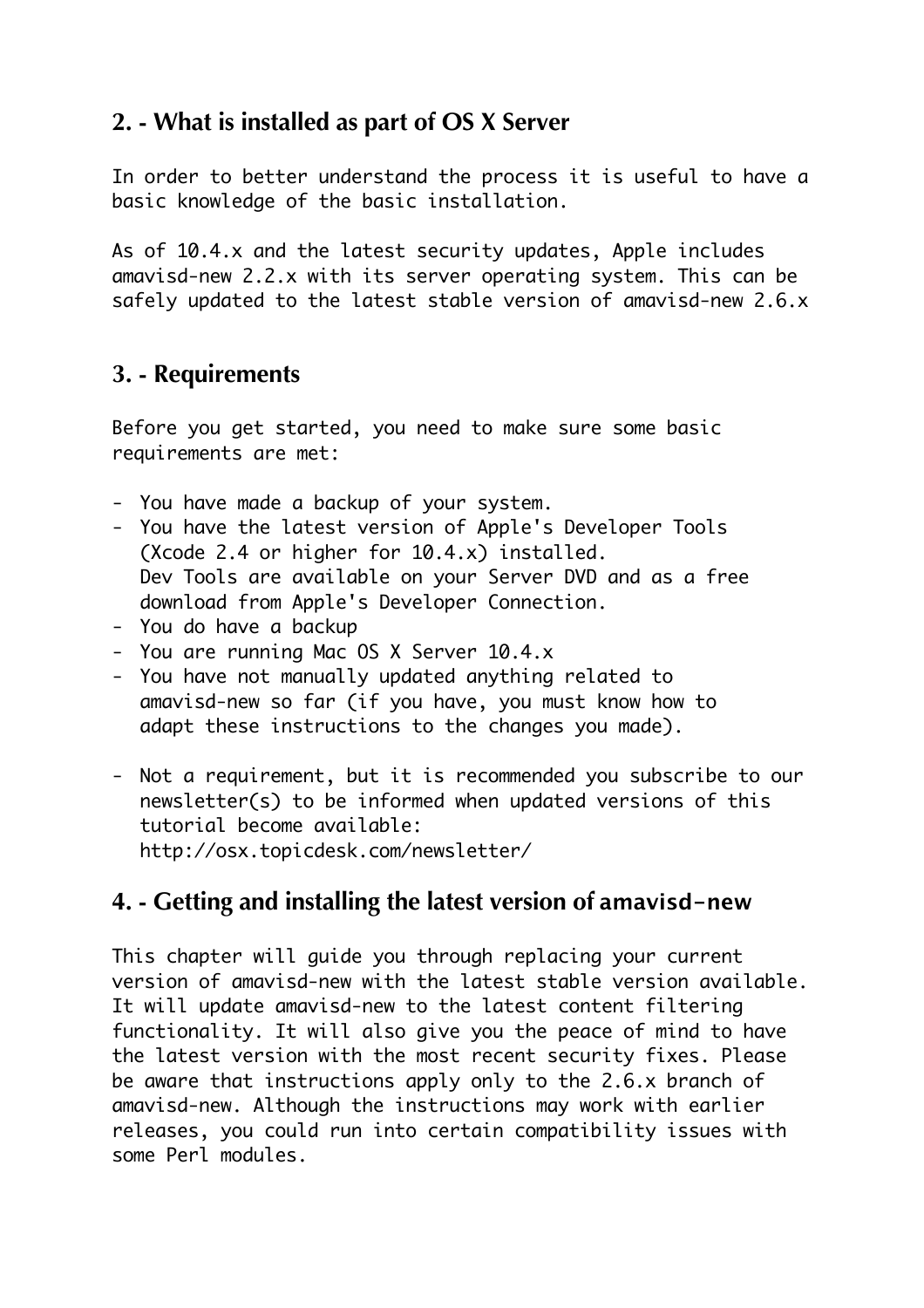So let's get going: Make sure you are logged in as root or can sudo.

Get and install the latest version of amavisd-new by issuing the following commands (*in oblique type*). Issue them one after the other making sure you do not miss any dots or slashes. Also note that the download URL given could change in the future. In that case just replace the URL in this document with the current one. The URL used at the time this document was written refers to amavisd-new 2.6.4. If you want to install a different version, adjust accordingly. Lines wrapping without line spacing are a single line command. Be careful and remove incorrect line breaks when copying/pasting.

10.4.x PPC only: *gcc\_select 3.3*

10.4.x Intel only: *gcc\_select 4.0*

*mkdir -p /SourceCache*

*cd /SourceCache*

*sudo curl -O http://www.ijs.si/software/amavisd/amavisdnew-2.6.4.tar.gz*

*sudo tar xzf amavisd-new-2.6.4.tar.gz*

*cd /SourceCache/amavisd-new-2.6.4* 

*sudo cp /usr/bin/amavisd /usr/bin/amavisd.original*

*sudo cp /etc/amavisd.conf /etc/amavisd.conf.original*

This will make a copy of the original files, in case you need to fall back. Keep a copy of */etc/amavisd.conf.original* that we just created in a safe place for reference.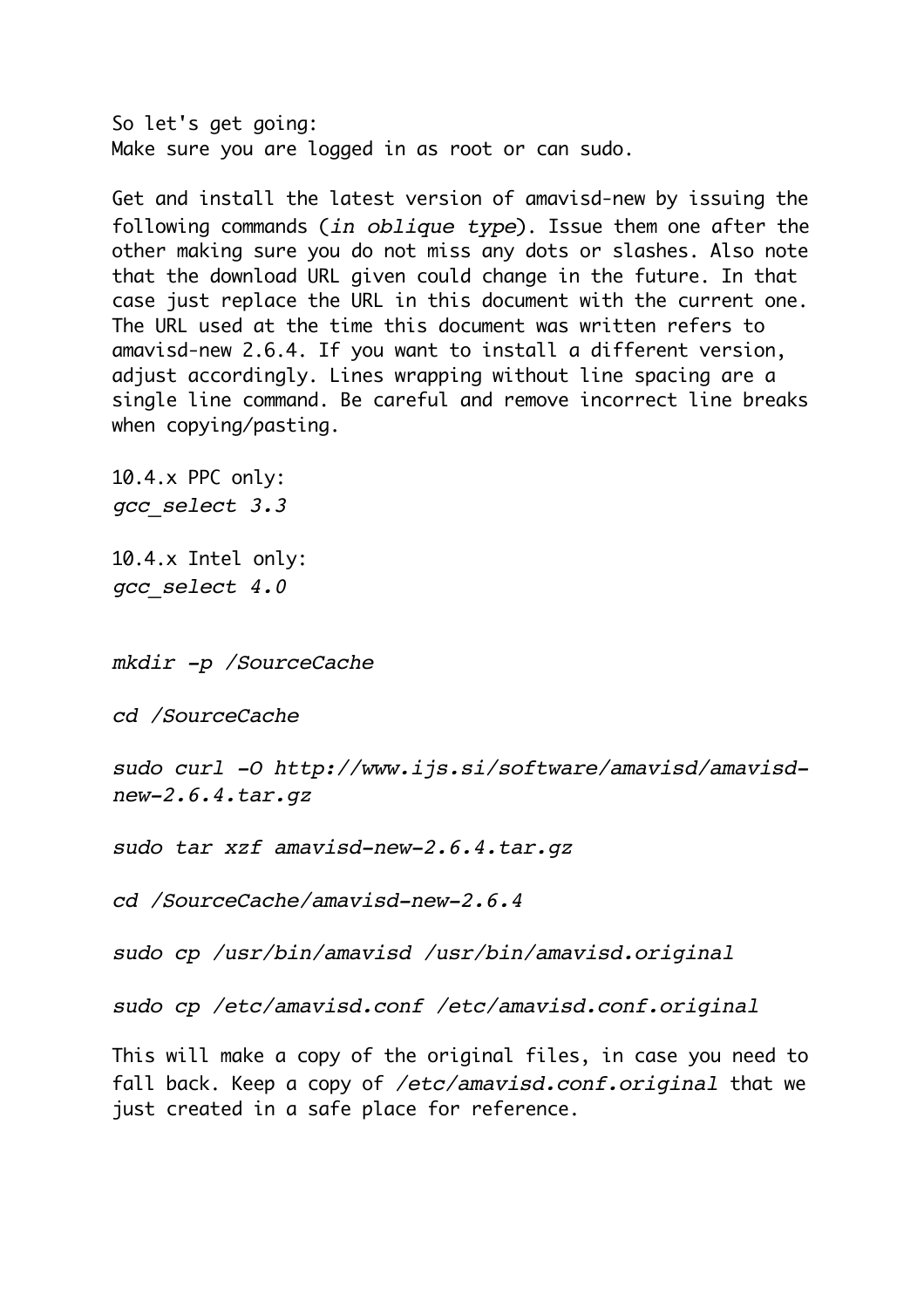IMPORTANT NOTE for Mac OS X 10.4.x Server: The new version of amavisd-new you are about to install is INCOMPATIBLE with the old /etc/amavisd.conf configuration file. Thus, you MUST replace it and carry over the settings you had in the old file.

Now we need to choose and edit the new amavisd.conf file before copying it to the right place.

*cd /SourceCache/amavisd-new-2.6.4* 

(Besides the default amavisd.conf, there are several other amavisd.conf files in this directory. If you are an experienced user, you might want to use amavisd.conf-sample and rename it to amavisd.conf. If not just use amavisd.conf)

Edit the following file (in your favorite text editor (not Word!)):

*/SourceCache/amavisd-new-2.6.4/amavisd.conf*

and carry over the settings from your old amavisd.conf file (remember we created a copy of the old file at */etc/amavisd.conf.original*).

For a list of the minimum required parameters to carry over see chapter "5. Additional information"

Now we need to make sure two needed directories exist.

*sudo mkdir -p /var/amavis/db sudo mkdir -p /var/amavis/tmp*

For 10.4.x: *sudo chown clamav:clamav /var/amavis/db sudo chown clamav:clamav /var/amavis/tmp*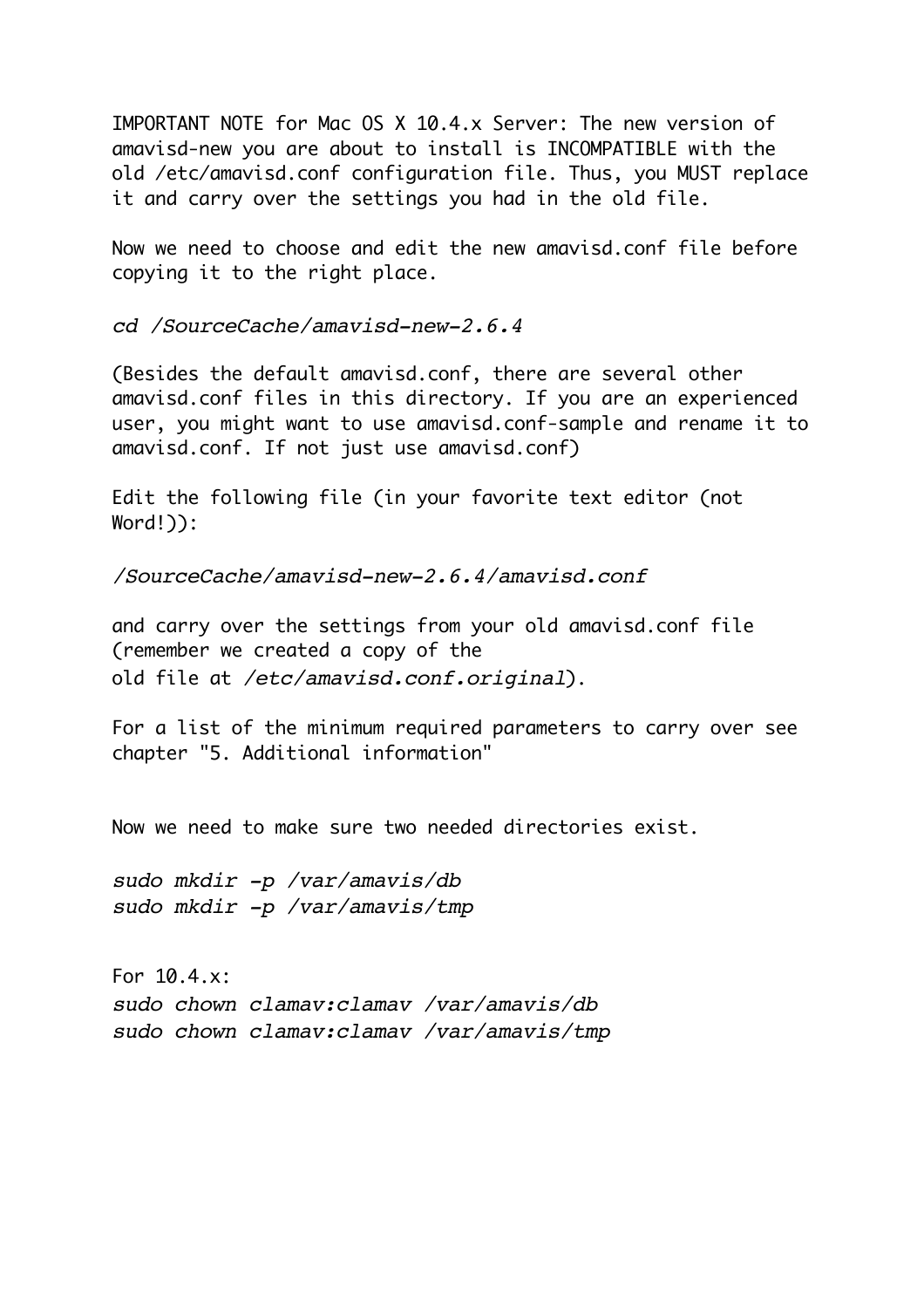Now amavisd-new itself is ready to be installed. Before doing so we need to update a few of perl modules first.

NOTE: Updating the following Perl modules, may break your current amavisd-new installation. Only proceed if you intend to update amavisd-new.

The easiest way to install them is by using CPAN.

To do so issue:

*sudo perl -MCPAN -e shell*

If you have never used CPAN before you will be prompted to supply a few parameters. Just accept the default values. Once done, you should see the CPAN prompt (*cpan >*):

When at the CPAN prompt issue:

*o conf prerequisites\_policy ask*

This will prompt you when a modules relies on other prerequisites that have to be installed first. You should allow it to go ahead if asked.

Now you are ready to install/update the module(s). Some modules are already present on OS X Server, but seriously outdated.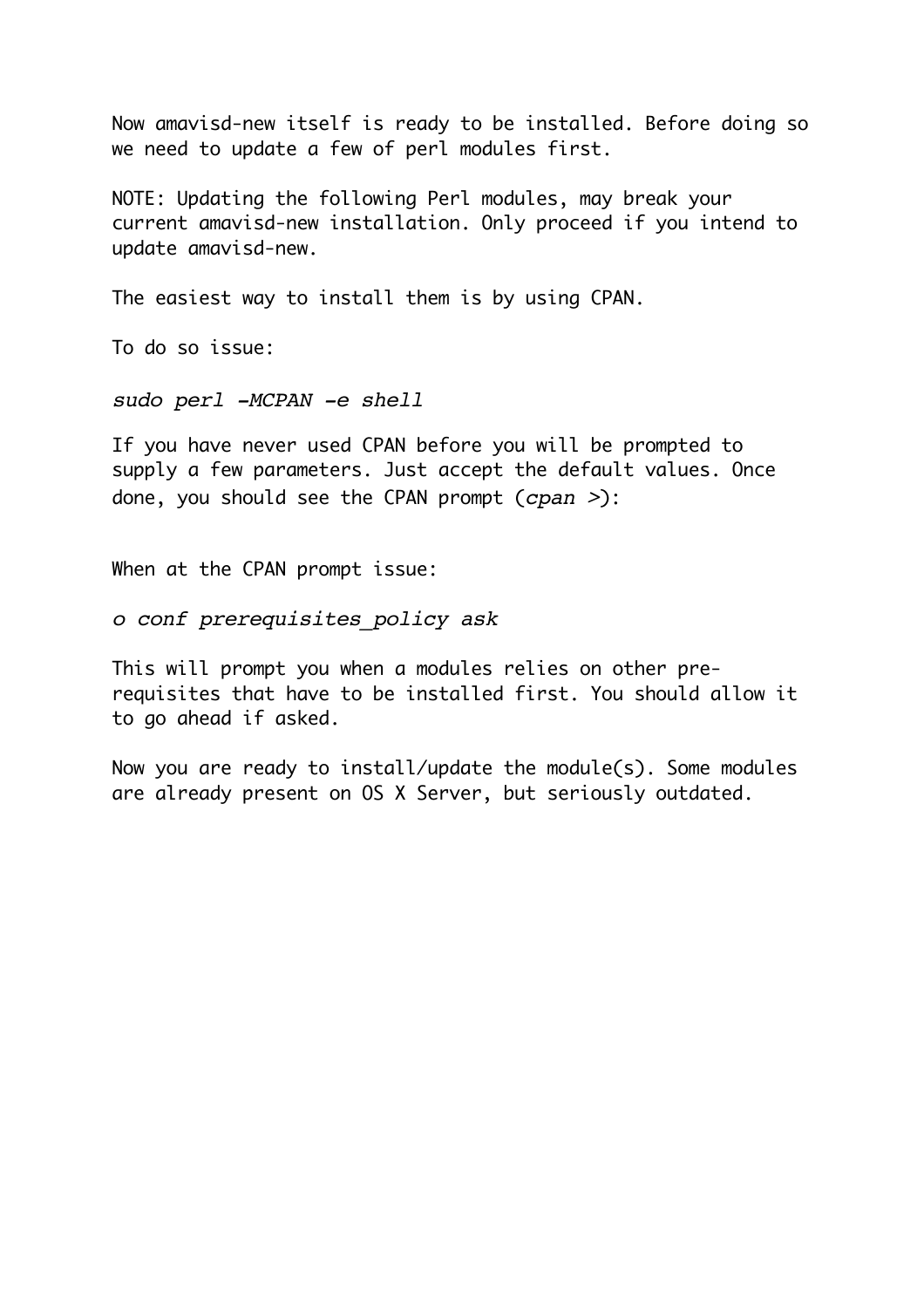- At the CPAN prompt (*cpan >*) issue:
- *install Archive::Zip*
- *install Compress::Zlib*
- *install Convert::TNEF*
- *force install Convert::UUlib*
- *force install MIME::Base64*
- *force install Convert::BinHex*
- *install IO::File*
- *install MIME::Parser*
- *install Mail::Internet*
- *force install Net::Server*
- *install Digest::MD5*
- *install IO::Stringy*
- *install Time::HiRes*
- *install Mail::DKIM*
- Now issue

#### *exit*

to exit CPAN.

NOTE: It is possible that some of the modules will not install. In that case use "*force install*" instead of "*install*" at the CPAN prompt.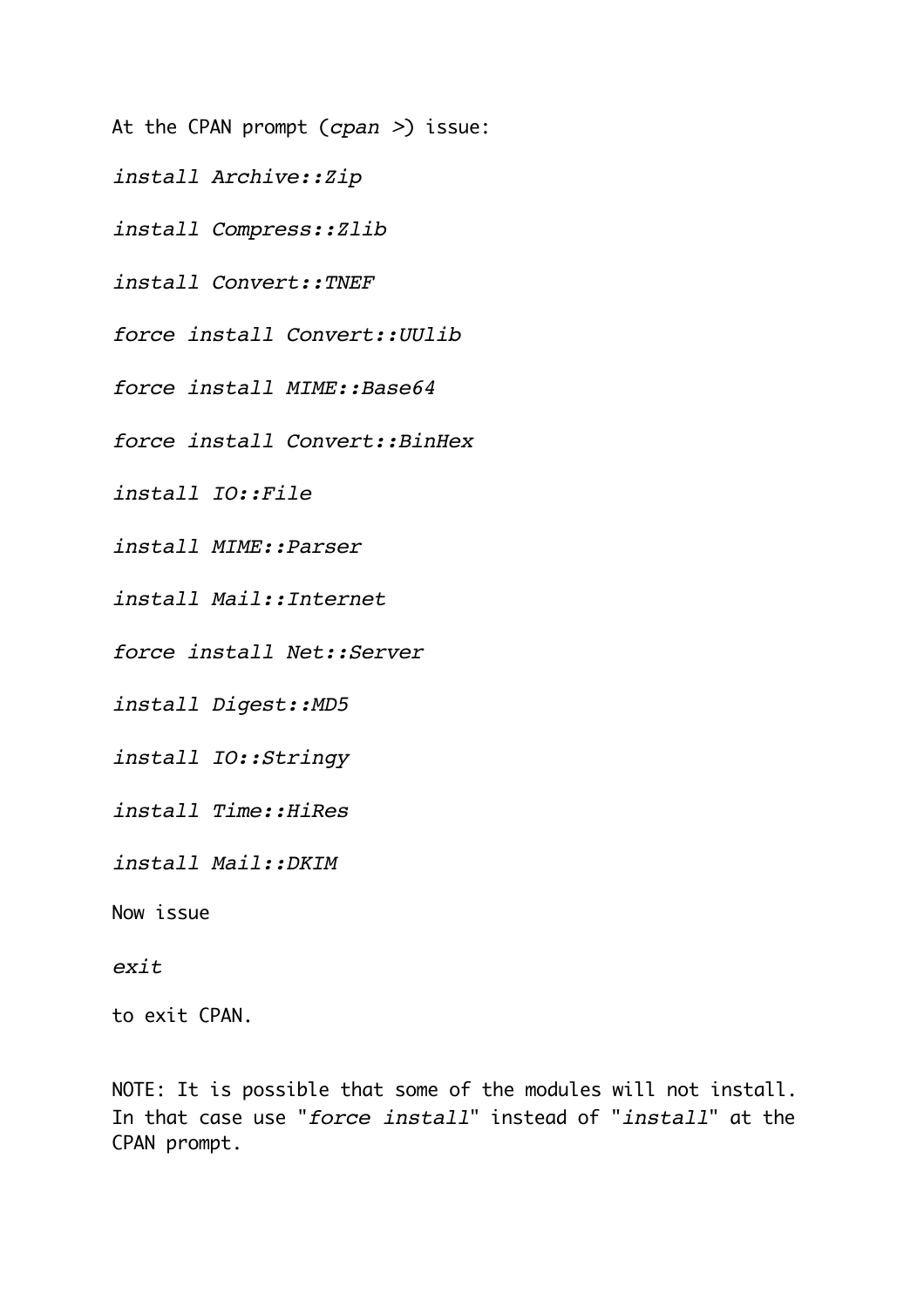NOTE: If you had previously tried to use CPAN without having the Developer Tools installed, you will need to make sure that Developer Tools are now correctly installed and you will also need to re-configure CPAN. To do so get to the CPAN prompt and issue:

*o conf init*

You will be prompted to supply a few parameters. Just accept the default values.

Now that the necessary perl modules have been updated/installed, we can proceed and install amavisd-new.

Issue:

*cd /SourceCache/amavisd-new-2.6.4*

*sudo cp amavisd.conf /etc/amavisd.conf*

*sudo cp amavisd /usr/bin/amavisd*

*sudo chmod 755 /usr/bin/amavisd*

If there are no errors, all we need to do now is to modify the launchd item for amavisd-new and restart amavisd-new.

Continue and issue the following:

*cp /System/Library/LaunchDaemons/ org.amavis.amavisd.plist /System/Library/LaunchDaemons/ org.amavis.amavisd.plist.original*

This will make a copy of the original launchd item for amavisd, in case you need to fall back. Keep a copy of */System/Library/ LaunchDaemons/org.amavis.amavisd.plist.original* that we just created in a safe place for reference.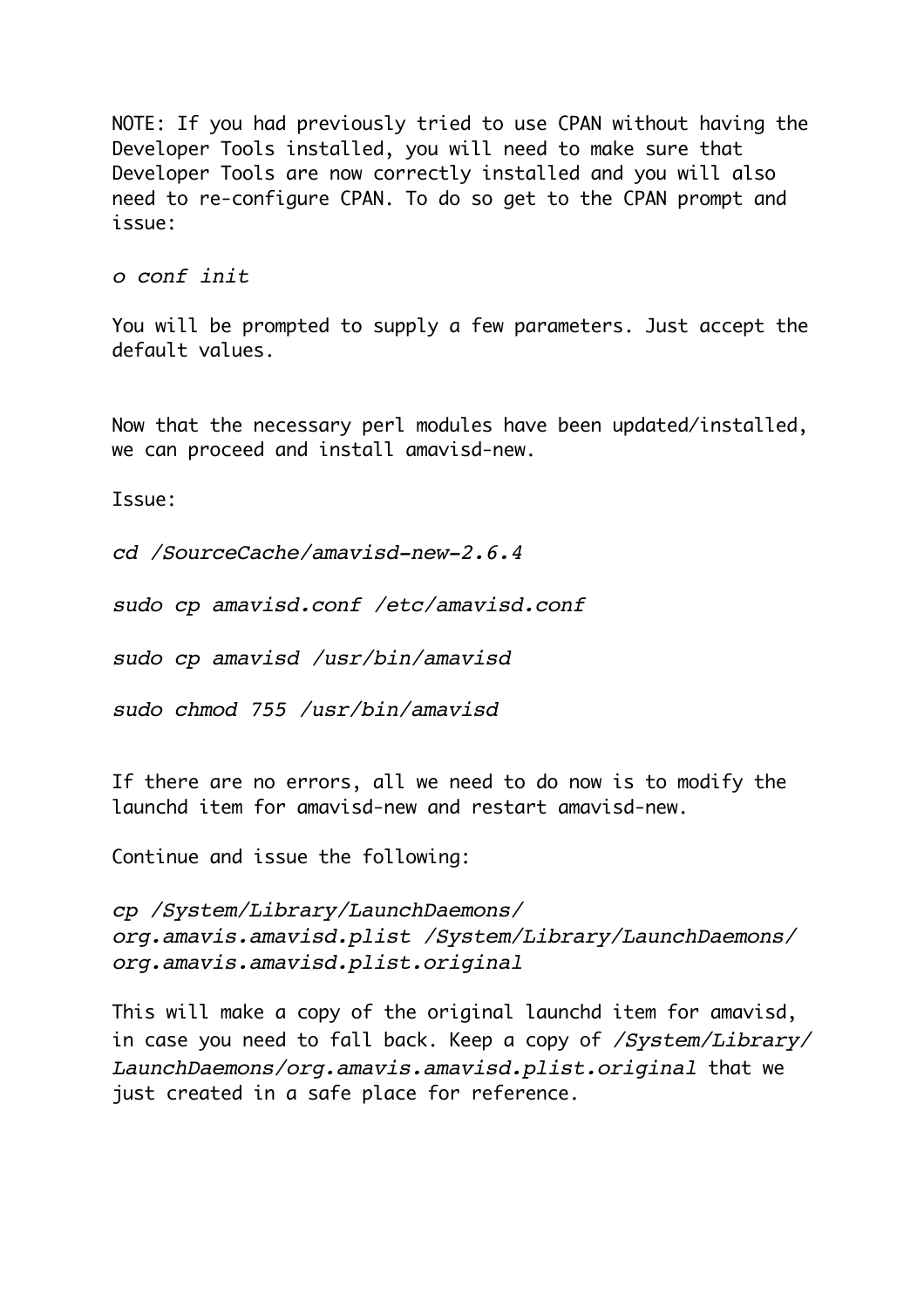```
Now we need to edit /System/Library/LaunchDaemons/
org.amavis.amavisd.plist with your favorite editor (pico, 
vi, etc.) and replace its content with the following content:
<?xml version="1.0" encoding="UTF-8"?>
<!DOCTYPE plist PUBLIC "-//Apple Computer//DTD PLIST 
1.0//EN" "http://www.apple.com/DTDs/
PropertyList-1.0.dtd">
<plist version="1.0">
<dict>
  <key>Label</key>
  <string>org.amavis.amavisd</string>
  <key>OnDemand</key>
  <false/>
  <key>Program</key>
  <string>/usr/bin/amavisd</string>
  <key>ProgramArguments</key>
  <array>
         <string>amavisd</string>
         <string>foreground</string>
  </array>
  <key>ServiceIPC</key>
  <false/>
  <key>UserName</key>
  <string>clamav</string>
</dict>
</plist>
```

```
(NOTE: <!DOCTYPE plist PUBLIC "-//Apple Computer//DTD 
PLIST 1.0//EN" "http://www.apple.com/DTDs/
PropertyList-1.0.dtd"> is a single line.)
```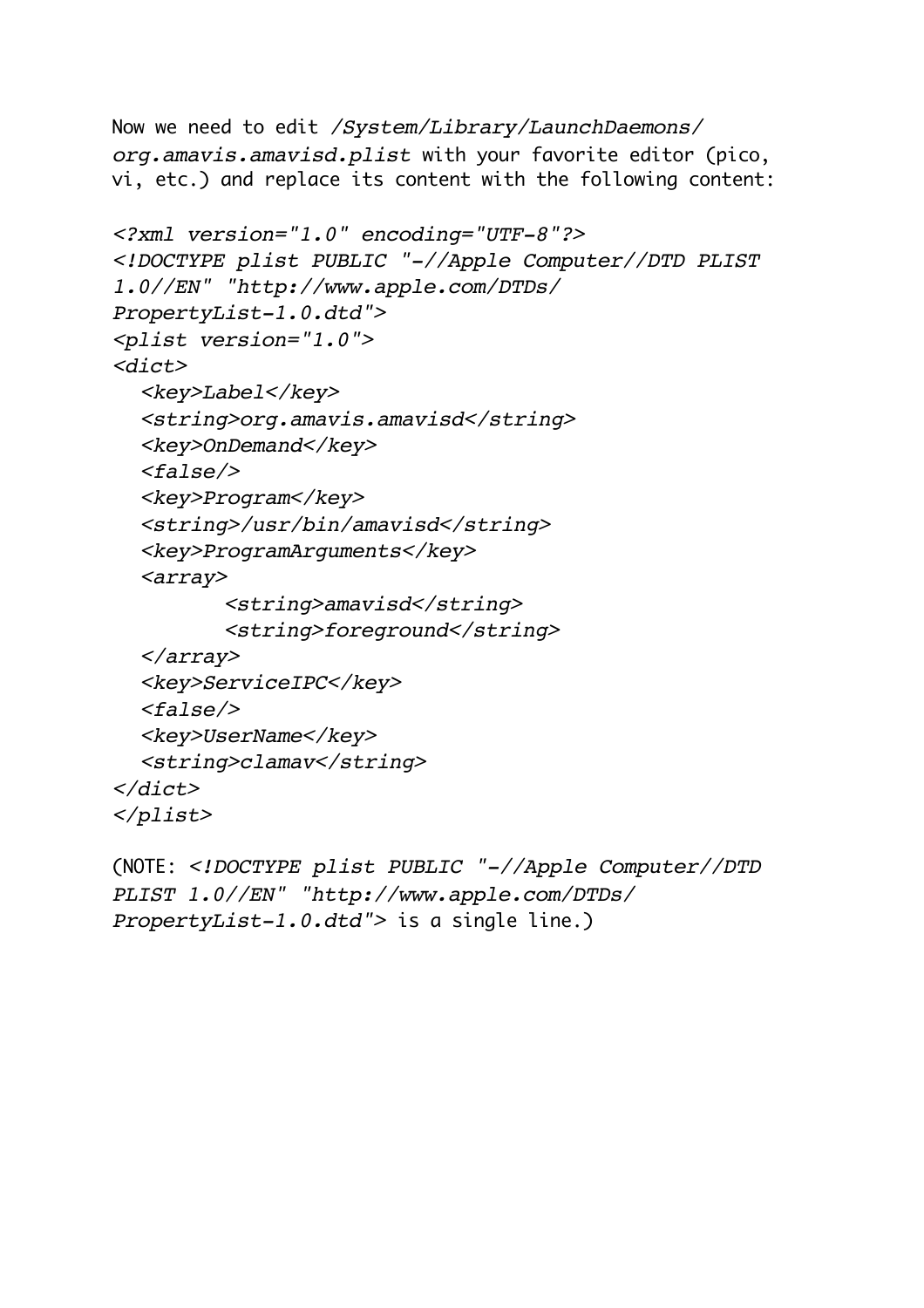All we need to do now is to restart amavisd-new.

To restart amavisd-new issue:

*sudo /bin/launchctl unload /System/Library/ LaunchDaemons/org.amavis.amavisd.plist*

*sudo /bin/launchctl load /System/Library/LaunchDaemons/ org.amavis.amavisd.plist*

You may see the following error: "Workaround Bonjour: Unknown error: 0" It's due to a bug introduced in 10.4.7 and safe to ignore.

Now you MUST reboot! (There are ways around it, but it is safer to reboot)

To check your amavisd-new version issue:

*/usr/bin/amavisd -V*

You should now be all set and have an "Apple compliant" version of amavisd-new on your server. Server Admin will still work as before.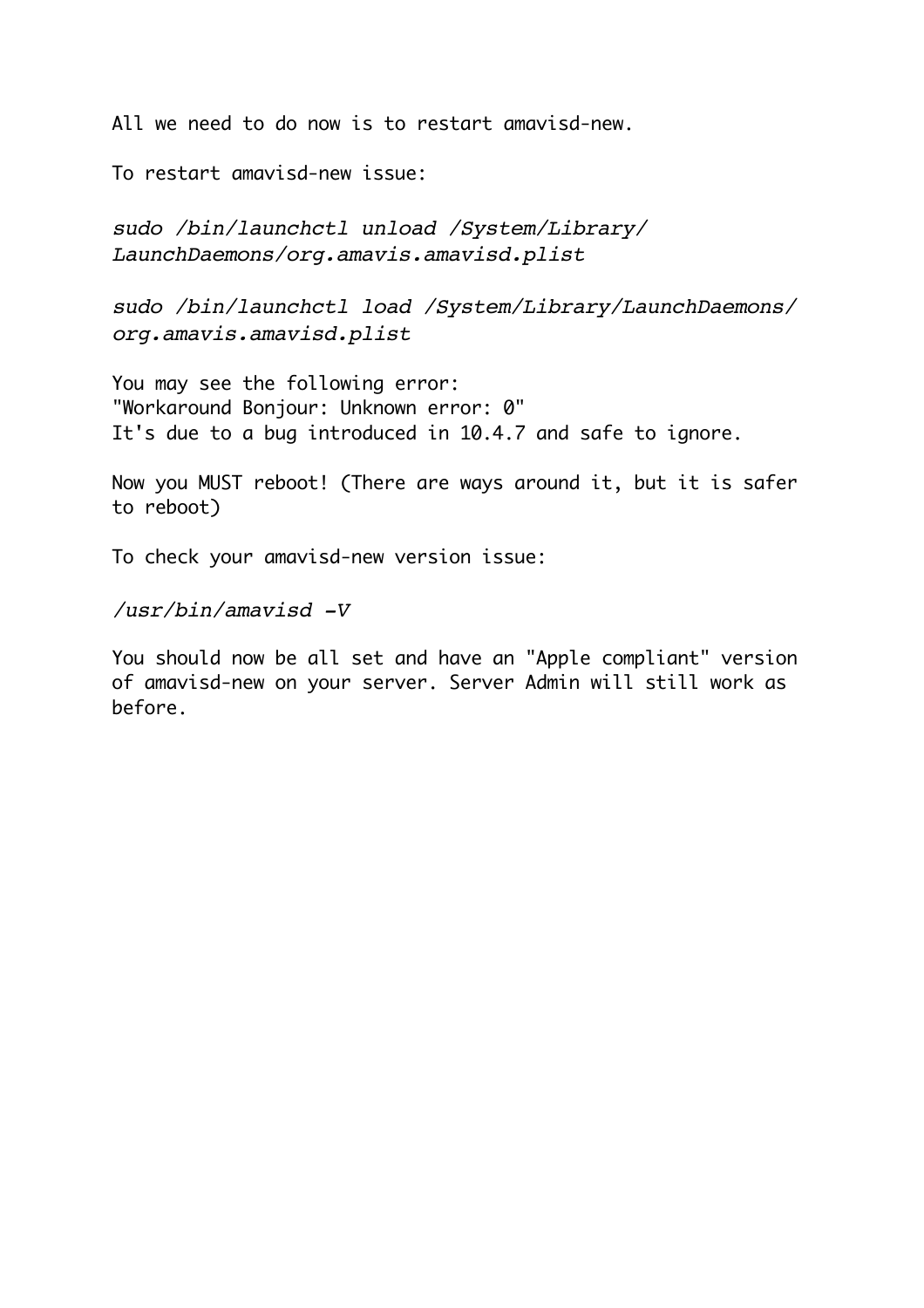#### **5. - Additional information**

This chapter contains some additional information that may come in handy.

a) The minimum set of settings you should carry over from your old amavisd.conf configuration file are (The values may of course be different on your system. Some may even not have been set. You may also choose not to carry over the settings and start from scratch.):

---

\$mydomain = 'domain.tld';

\$daemon\_user = 'clamav';  $#$  (no default; customary: vscan or amavis), -u \$daemon\_group = 'clamav';  $#$  (no default; customary: vscan or amavis), -g

\$QUARANTINEDIR = '/var/virusmails';

\$banned quarantine to  $=$  'banned-quarantine'; # local quarantine \$bad header quarantine to = 'bad-header-quarantine'; # local quarantine \$spam\_quarantine\_to = 'spam-quarantine'; # local quarantine

\$sa\_quarantine\_cutoff\_level = 8;

 $$final$  virus destiny = D\_DISCARD; # (defaults to D\_BOUNCE)  $$final\_banned\_destiny = D_DISCARD; # (defaults to D_BOUNCE)$  $$final$  spam\_destiny = D\_DISCARD; # (defaults to D\_REJECT)  $$final$  bad header destiny = D PASS; # (defaults to D PASS)

\$sa\_mail\_body\_size\_limit =  $400*1024$ ;

\$sa tag level defit  $=$  -999; # add spam info headers if at, or above that level \$sa\_tag2\_level\_deflt =  $3.0$ ; # add 'spam detected' headers at that level \$sa kill level deflt = 6.0;

\$sa\_dsn\_cutoff\_level = 7.0; ---